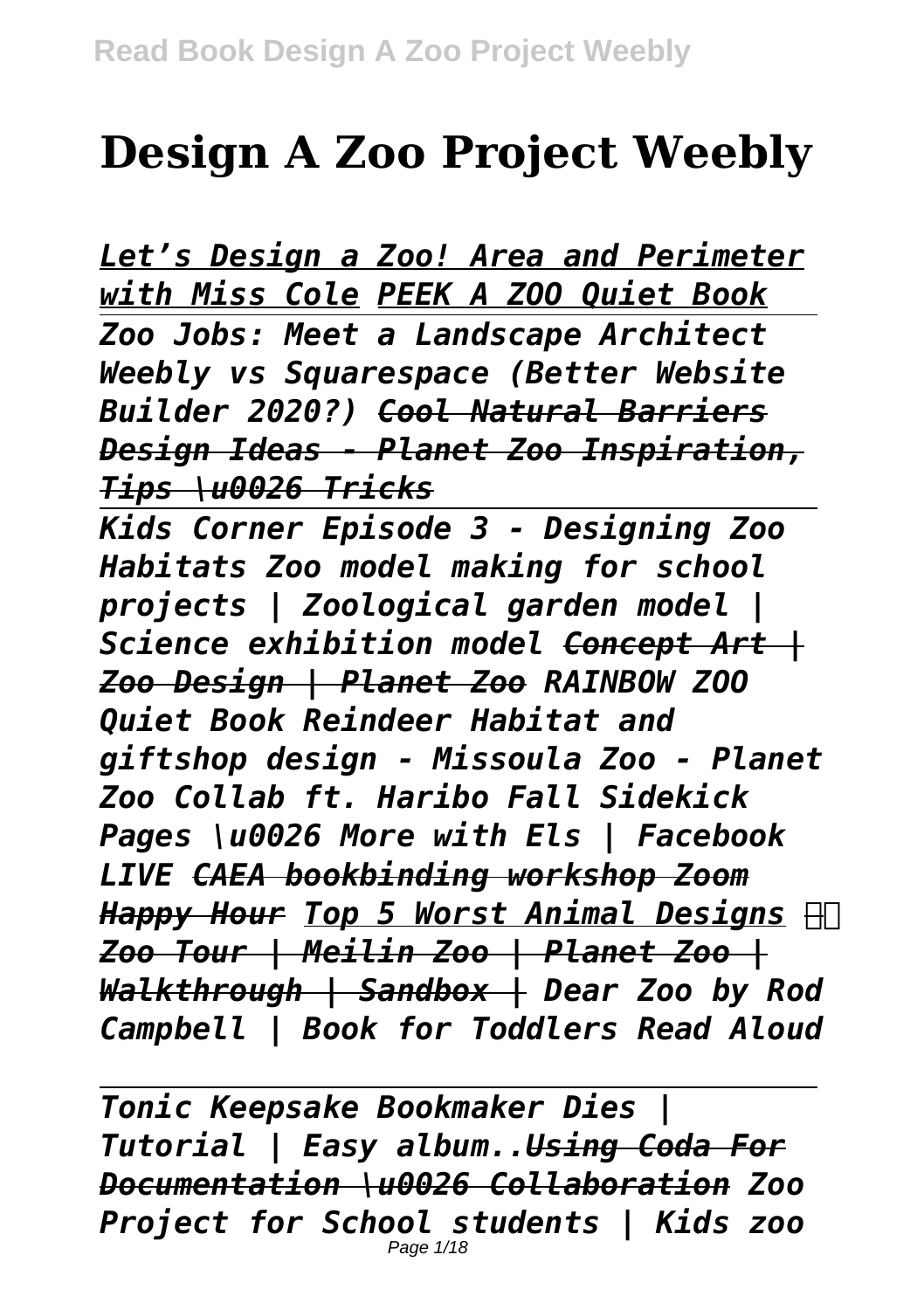*project work READ ALOUD DEAR ZOO Prophetess Leticia Lewis of Majestic Ministries International episode 4 Design A Zoo Project Weebly We Bought a Zoo! You are about to embark on the adventure of a lifetime! You and your team have been put in charge of restoring an old zoo! Together you will make decisions about which animals you'll have, how your zoo will be laid out, and how you will advertise ready for opening day!*

*Design a Zoo! - Introduction The main learning areas this project covers are English, Maths and Environmental studies. Elements of the Creative Arts also come into play, with the majority of students asked to design and create. The task requires students to design a zoo, from scratch. Students will be working in teams of 4.*

*Teachers Page - Design a Zoo! Design a Zoo Project CCSS.MATH.CONTENT.6.G.A.1 Find the area of right triangles, other triangles, special quadrilaterals, and polygons by composing into rectangles or* Page 2/18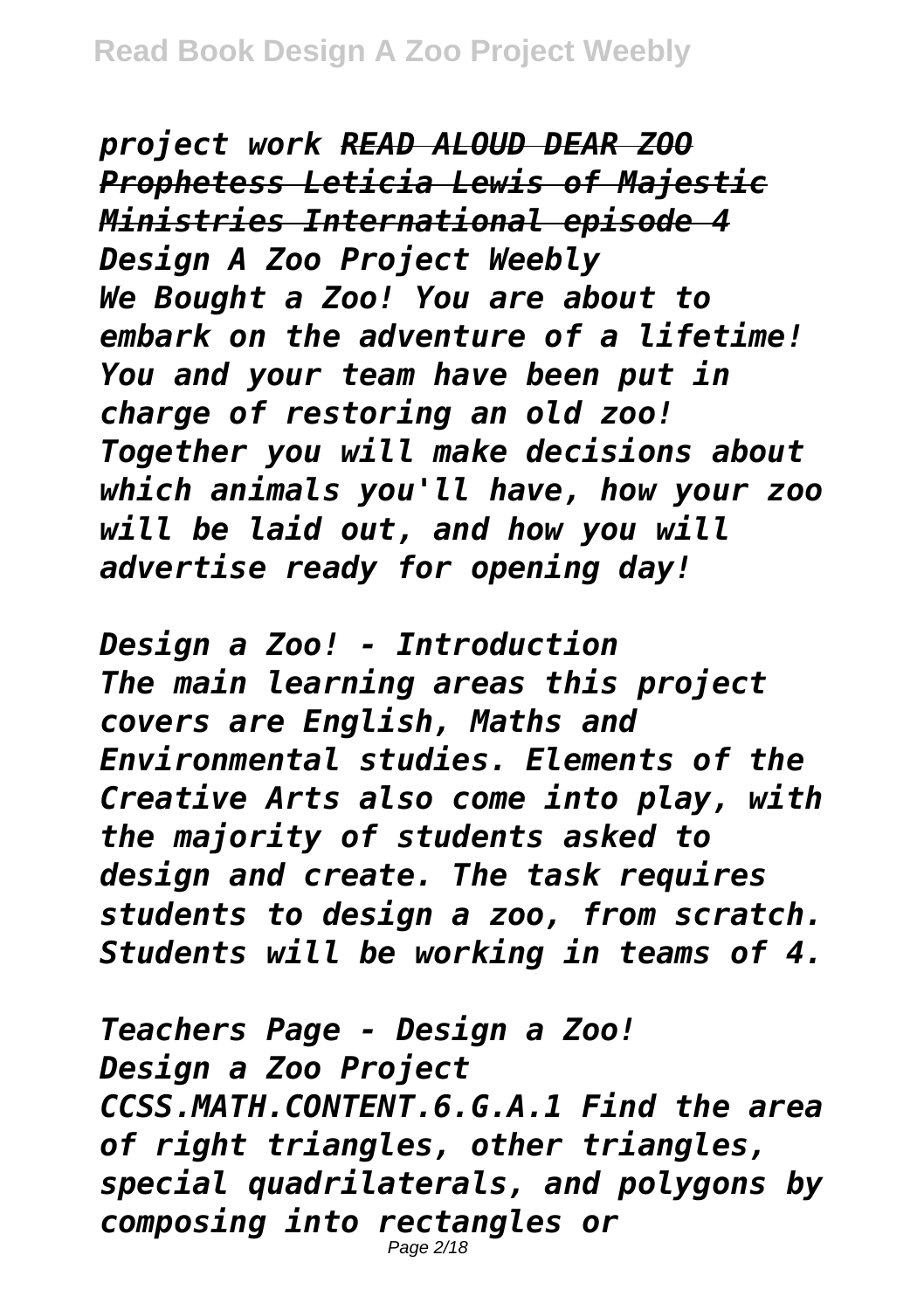*decomposing into triangles and other shapes; apply these techniques in the context of solving real-world and mathematical problems. CCSS.MATH.CONTENT.7.G.A.1*

*Design a Zoo Project - Weebly Your job will be to design the layout of our zoo! First, you'll need to do some maths. Work out the expected perimeter and area of each enclosure, and use grid paper to cut out each 'enclosure' to scale. Label each with the animal type, perimeter and area.*

*Master Builder - Design a Zoo! Include the animal's name, cost, how many you plan to buy, and the total cost for the animal. You must also have land (\$175,000), restrooms (\$15,500), souvenir stand (\$45,550), and snack bars (\$35,500). Lastly, you will need to design: Map of your zoo. Spreadsheet of your costs. Flyer advertising your zoo.*

*Create a Zoo - Alcova STEM Zoo Project Pick between 6 and 10 animal types from the list below for* Page 3/18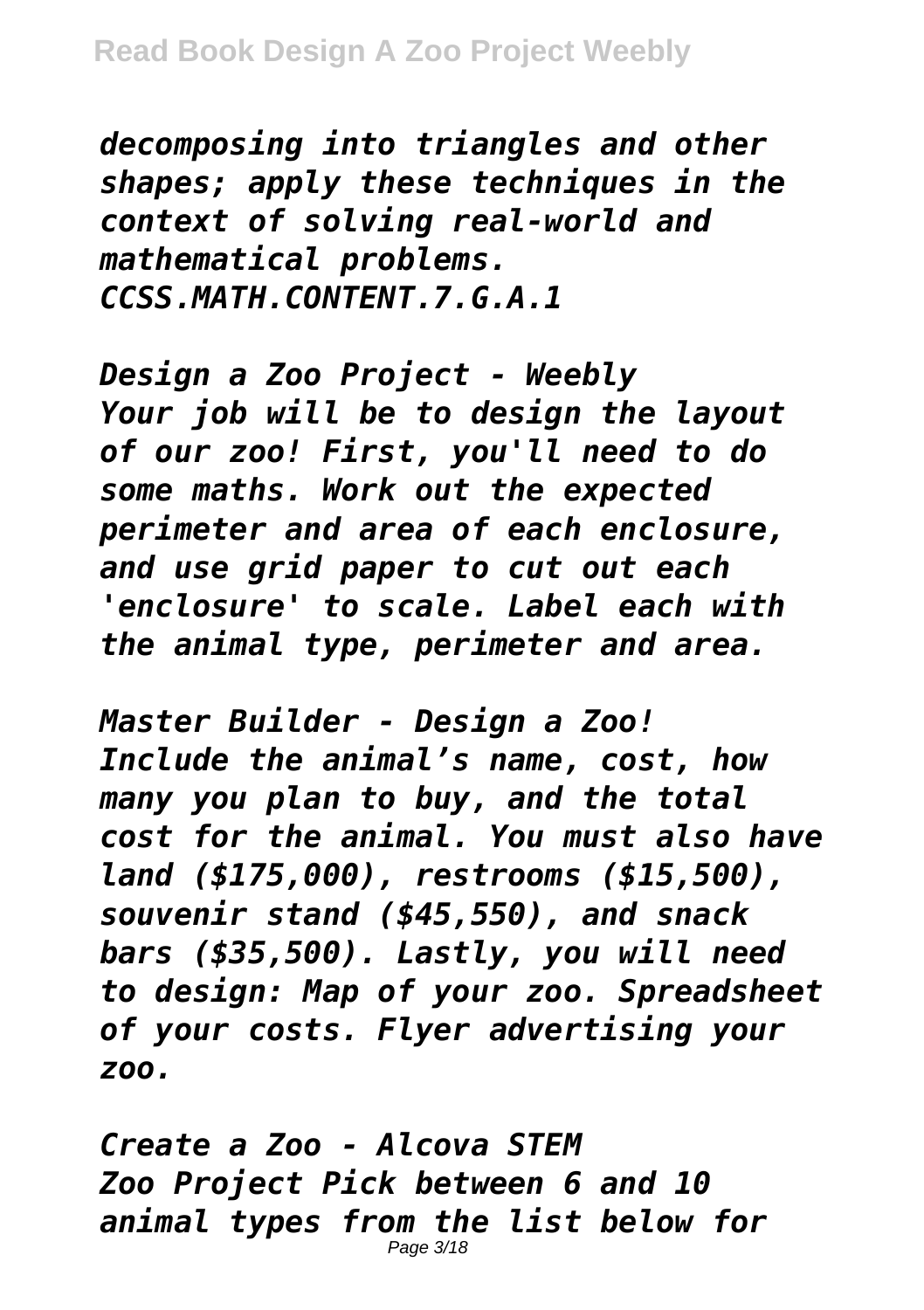*your zoo Zebra - 12 feet per animal 8 lb/day, \$4. 18/lb. Elephant - 22 feet per animal 24 lb./day, \$12/lb. Duck - 7 feet per animal Mountain Lion - 37 feet per animal 7lb./day, \$5.12/lb. Lion - 29 ...*

*Zoo Project - Johnson Design A Zoo Project Weebly indivisiblesomerville.org Zoo Project Pick between 6 and 10 animal types from the list below for your zoo Zebra - 12 feet per animal 8 lb/day, \$4. 18/lb. Elephant - 22 feet per animal 24 lb./day, \$12/lb. Duck - 7 feet per animal Mountain Lion - 37 feet per animal 7lb./day, \$5.12/lb. Lion - 29 ...*

*Design A Zoo Project Weebly Courtyard Re-Design Project ... Improving Zoo Habitats. Fourth grade students improve the animal habitats at Thompson Park Zoo in Watertown, New York. Middle School Projects Wetland Watchers. Watch this video to learn how a service-learning project in Louisiana can lead student in becoming stewards of the area's fragile wetlands.* Page 4/18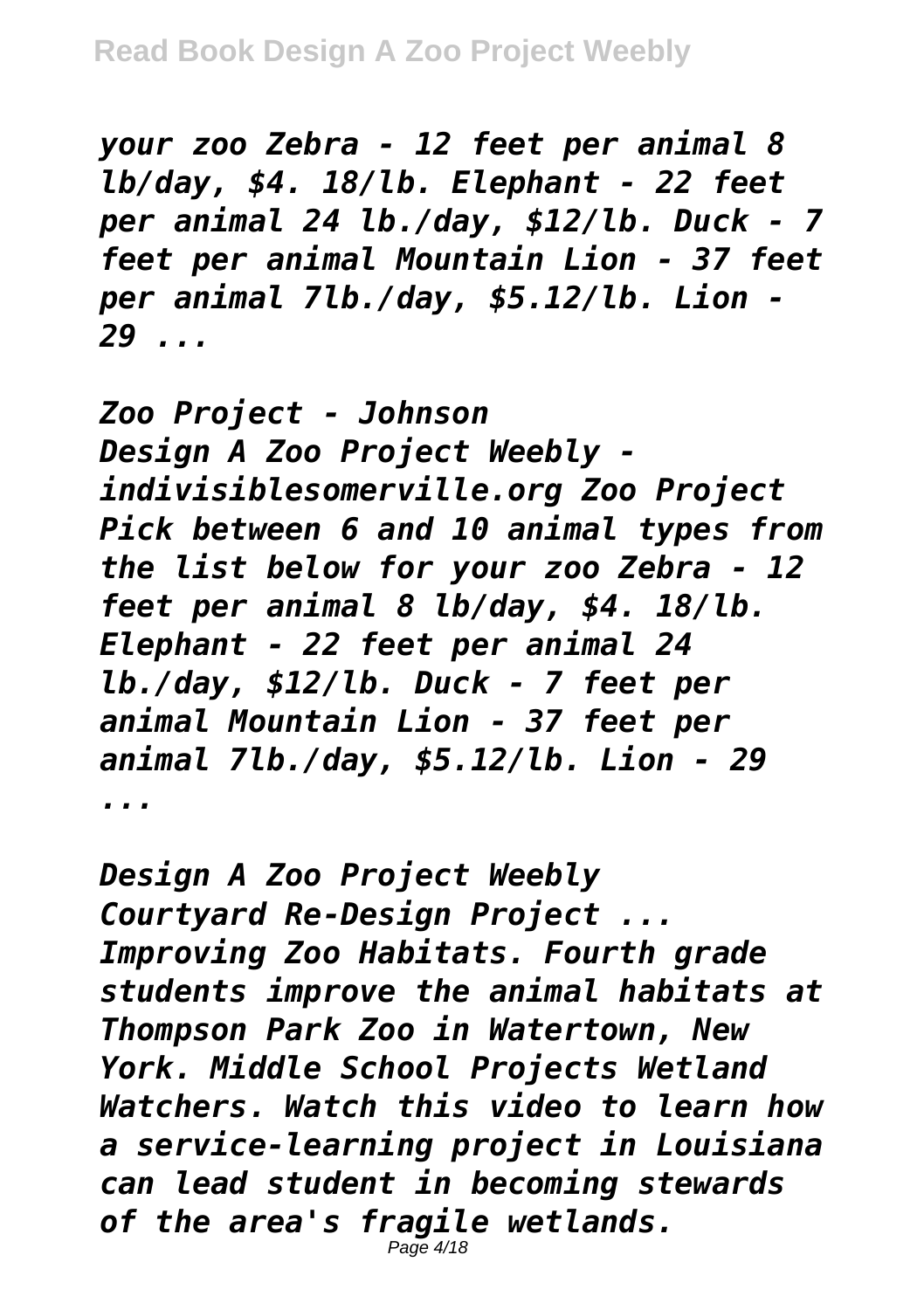*PBL Videos - pbl101.weebly.com Engage and motivate students as they create and design a zoo using their area and perimeter skills. This project based learning activity (PBL) includes two levels for immediate differentiation, along with extension for early finishers or independent work. This pairs well with a variety of math skills, ELA subjects, and social studies.*

*Construct a Zoo - Area and Perimeter - Project-Based Learning Lyndon Miller & New York Daffodil Project ... Lynden continued her work in public garden design in new York. Bryant Park, The Central Park Zoo, The New York Botanical Garden, Wagner Park in Battery Park City, and Hudson River Park are just some of her designs. The city witnessed the subsequent revitalization of the neighborhoods near the parks.*

*Lyndon Miller & New York Daffodil Project Design a Zoo Project. When you feel* Page 5/18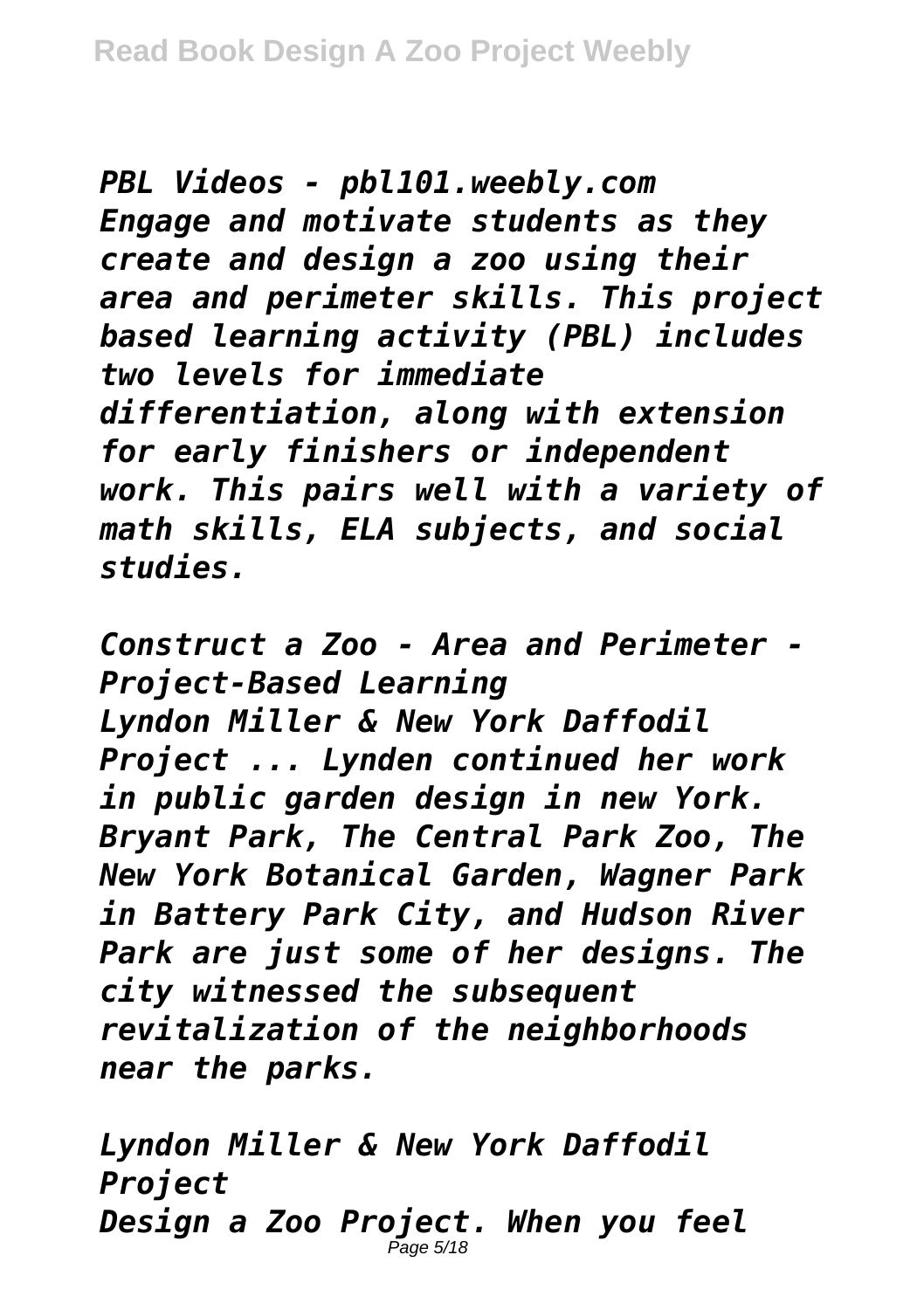*that you truly understand area and perimeter, you can work on the Design a Zoo Project. You need to work with a partner on the zoo project. Here are some things to consider when choosing a partner for this. a) It needs to be someone working at the same pace as you. If you are struggling, work with.*

*Design a Zoo Project - Geometry Unit Zoo Project. about In our project we created our own zoos. We put in the animals of our choice and made up names for shops and restaurants. We had to create a map, fill out a vocabulary sheet, and do a short write up for each animal in the zoo.*

*Zoo Project - Hailey Pryor The "Zoo Project" was a resource management game played entirely in a series of menu screens. The player needed to manage aspects of a Zoo including staff, ticket cost, enclosures and expenses for animals in order to maintain a profit for their space. If after 360 days the player still had any money left they would win.*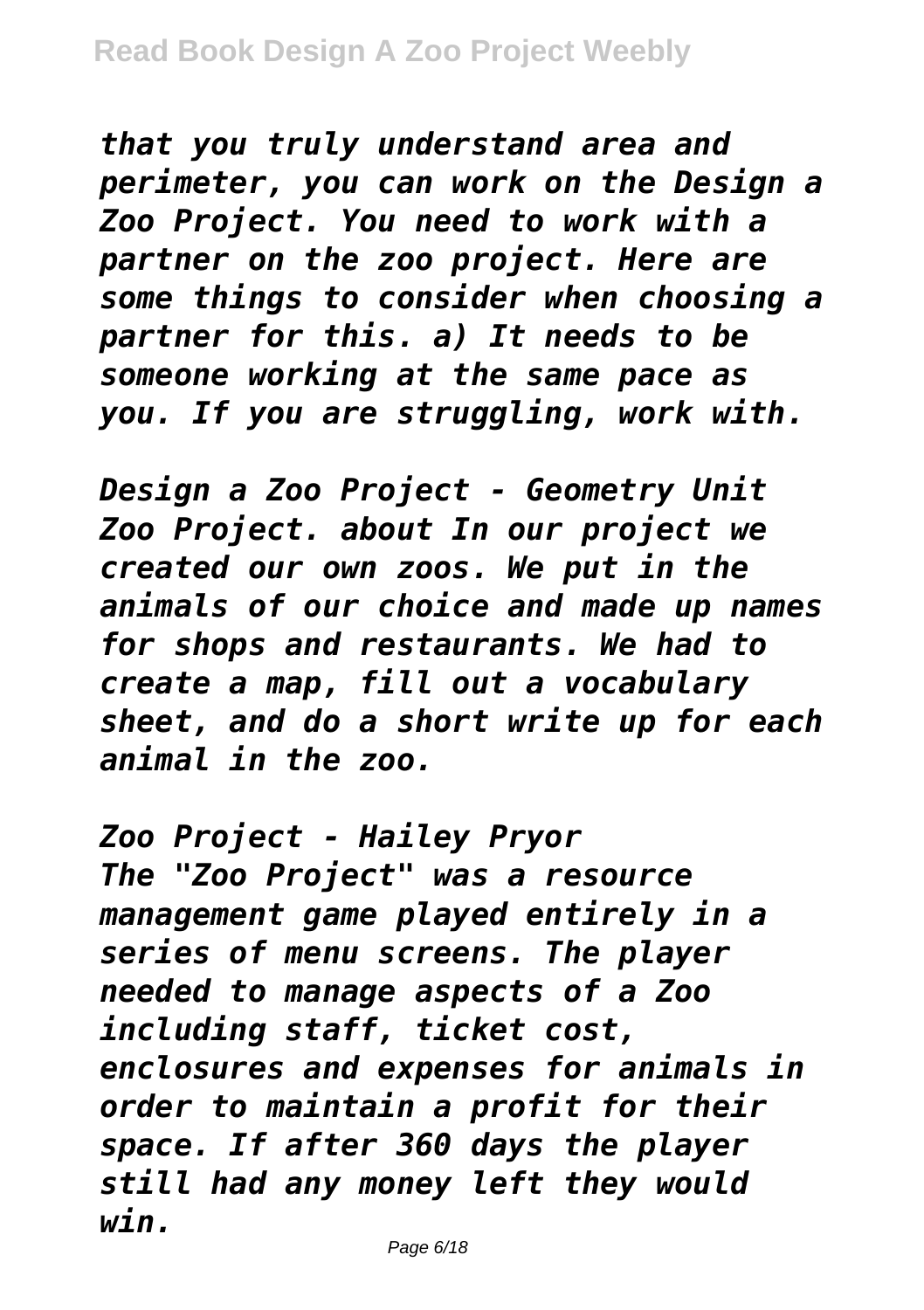*Zoo Project Game - MATT ZOLFO The skills required for a career as an aquarium designer can be divided into two very important groups. The first is the group containing life skills, which are the core skills that are necessary or desirable for full participation in everyday life. The second group is career skills, or the specific skills required to allow a person to enter and operate effectively within a specific career.*

*Career as an Aquarium Designer - ONE ZOO TREE As this is a project, your teacher will be assessing how well you have met the learning outcomes. Below is the assessment criteria. Now is the time to check over your work and see how well you think you have achieved these things.*

*Evaluation - Design a Zoo! Habitat designers are responsible for designing enclosures or exhibits where wild animals are the key focus as entertainment, education or* Page 7/18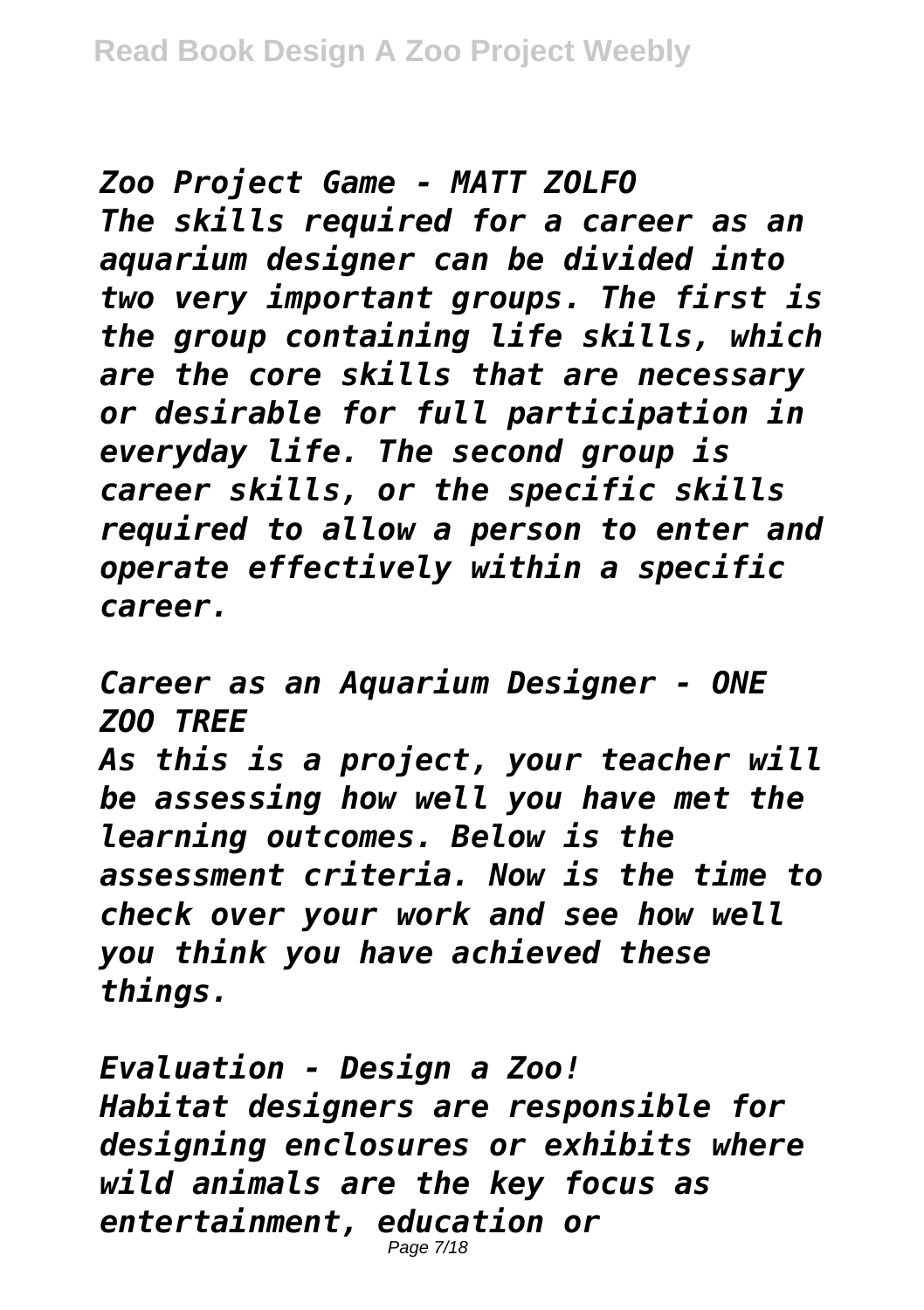*conservation (zoos, petting zoos, museums, sanctuaries and theme parks). A habitat designer is not the same career as an aquarium designer, or as an enclosure designer. Aquarium designers build aquariums, small or large, for fresh or salt water fish.*

*Career as a Habitat Designer - ONE ZOO TREE Designer | Editor | Marketing Specialist. Hello, my name is Emily. This website serves as an online portfolio of my experience in the graphic design, marketing and gallery industries. You can browse through my work by clicking on the various tabs. Please feel free to contact me if you have an inquiry or project proposal, here: ...*

*EBP Designs - Home*

*The op left design was the voted logo to be used by my team. Pokémon Theme Animal Reveal. This was an early idea I created for the Chester Zoo project, created in After Effects. Life Cycle Test. The use of a phone was to zoom in to the insect and display a fascinating* Page 8/18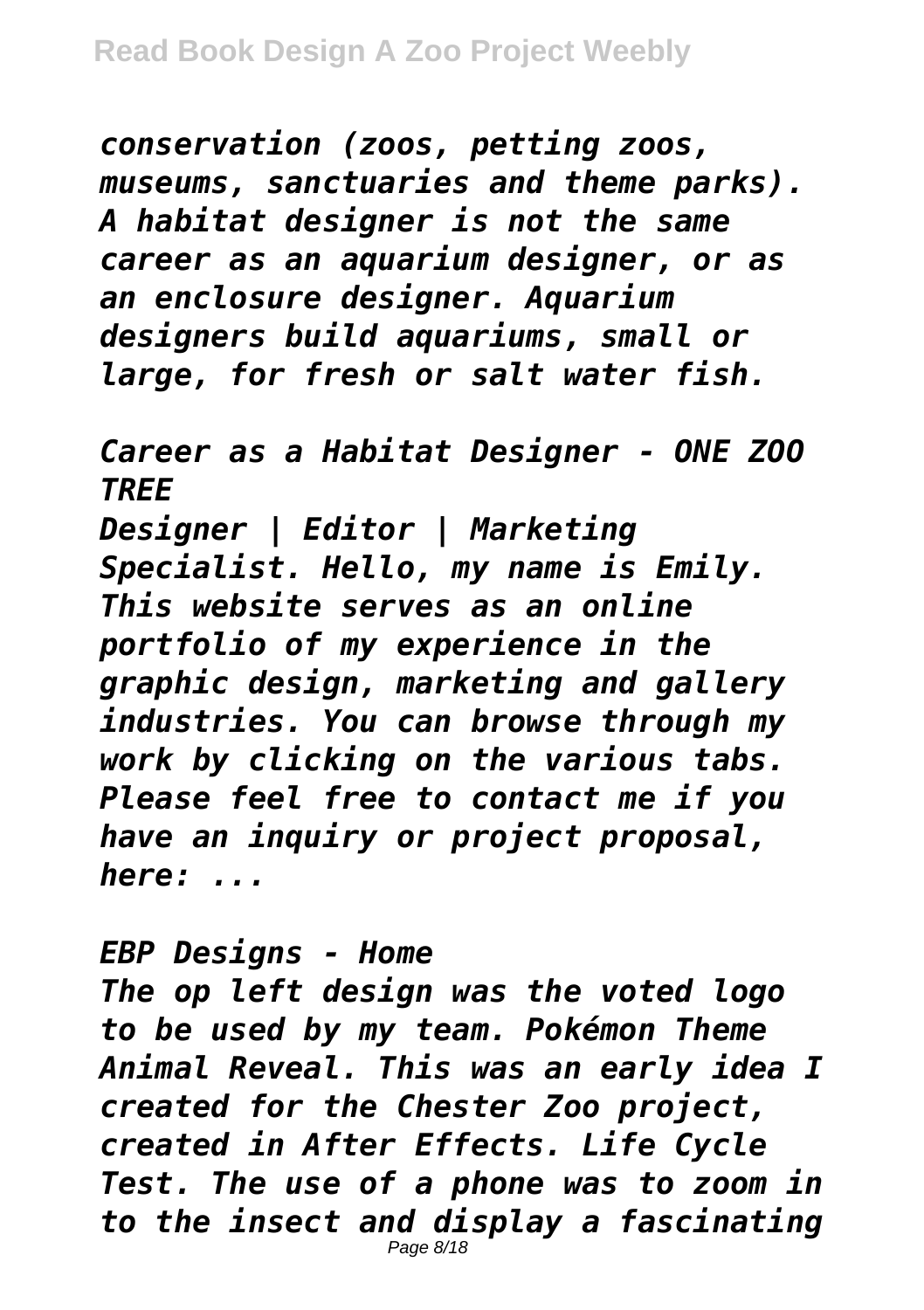## *fact about it.*

*Home [sprayinggore.weebly.com] Developing design and architectural solutions, coordinating with consultant disciplines are all projects in which I thrive, and that my character is well suited for. I aspire to be a creator in all areas of design. Specialties: BIM design, Revit Architecture, Architectural concept; Detailed design; Basic Design; Team leader*

## *Weebly - ABOUT*

*Glue the picture to your project board. Write your animal's name at the top of the board. You may add more information and decoration to your board if you wish to do so. Display your project board with your model for your peers to view. Print the rubric under the evaluation tab, write your name on it, and turn it in.*

*Let's Design a Zoo! Area and Perimeter with Miss Cole PEEK A ZOO Quiet Book Zoo Jobs: Meet a Landscape Architect* Page  $9/18$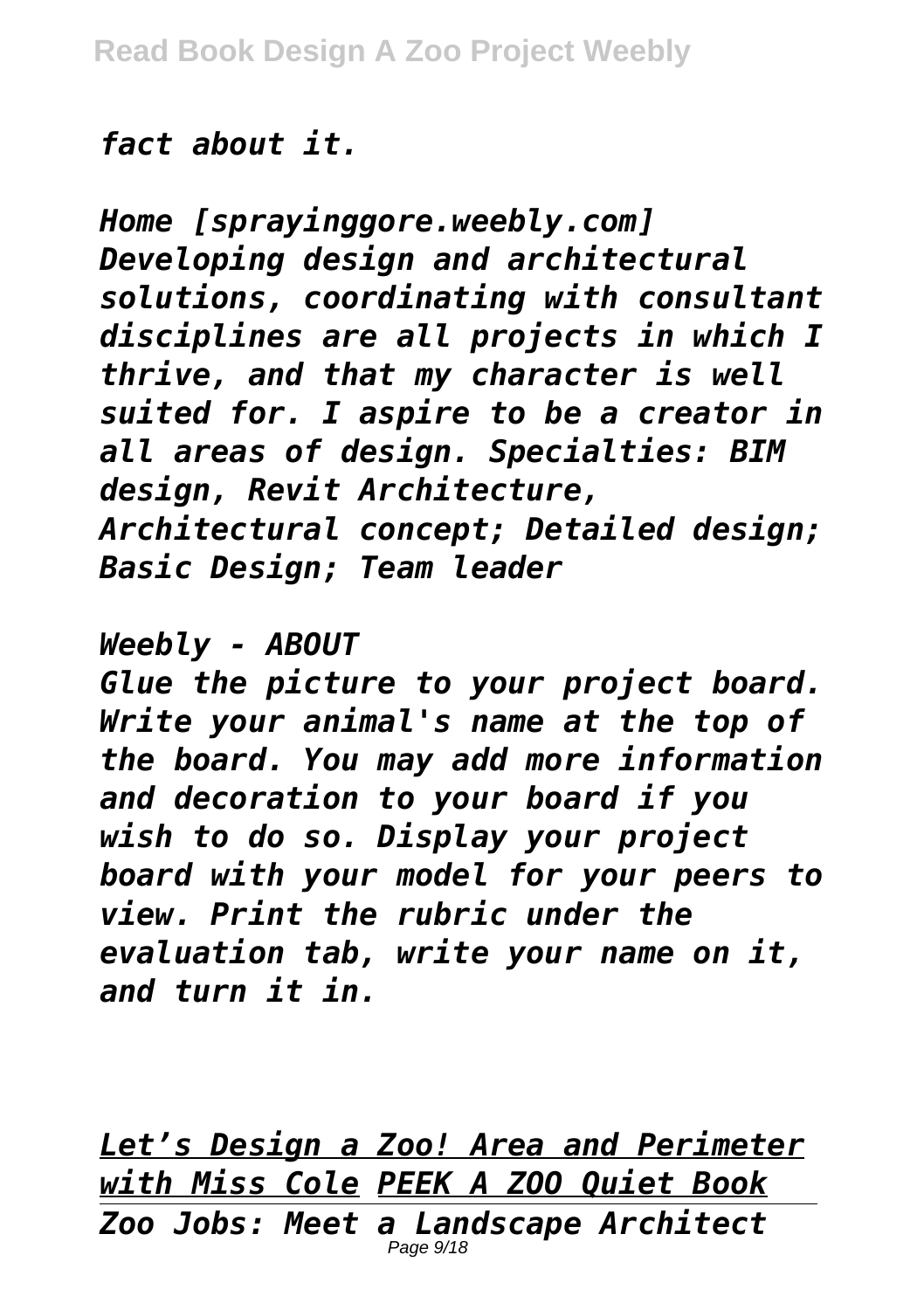*Weebly vs Squarespace (Better Website Builder 2020?) Cool Natural Barriers Design Ideas - Planet Zoo Inspiration, Tips \u0026 Tricks*

*Kids Corner Episode 3 - Designing Zoo Habitats Zoo model making for school projects | Zoological garden model | Science exhibition model Concept Art | Zoo Design | Planet Zoo RAINBOW ZOO Quiet Book Reindeer Habitat and giftshop design - Missoula Zoo - Planet Zoo Collab ft. Haribo Fall Sidekick Pages \u0026 More with Els | Facebook LIVE CAEA bookbinding workshop Zoom Happy Hour Top 5 Worst Animal Designs Zoo Tour | Meilin Zoo | Planet Zoo | Walkthrough | Sandbox | Dear Zoo by Rod Campbell | Book for Toddlers Read Aloud*

*Tonic Keepsake Bookmaker Dies | Tutorial | Easy album..Using Coda For Documentation \u0026 Collaboration Zoo Project for School students | Kids zoo project work READ ALOUD DEAR ZOO Prophetess Leticia Lewis of Majestic Ministries International episode 4 Design A Zoo Project Weebly We Bought a Zoo! You are about to embark on the adventure of a lifetime!* Page 10/18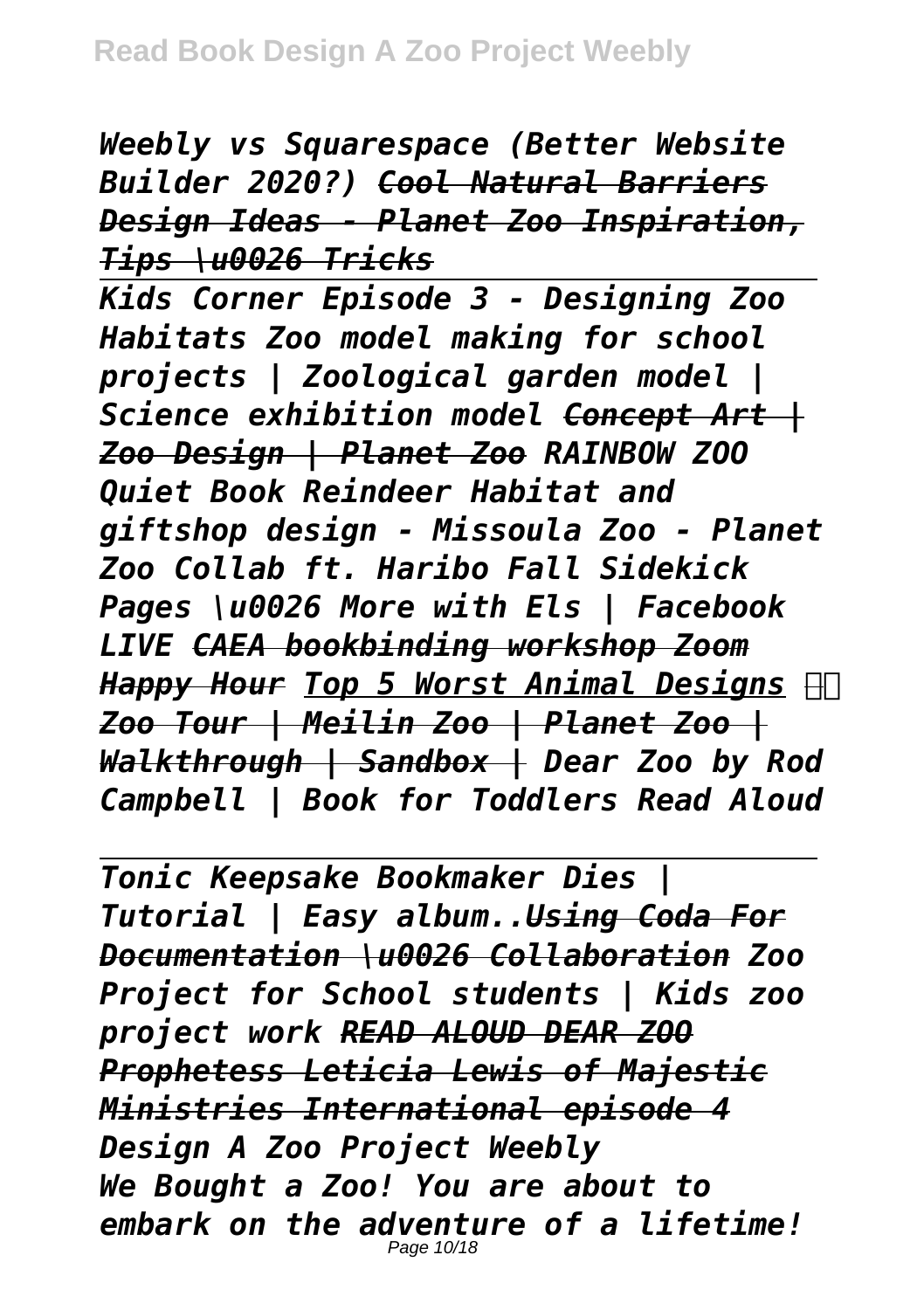*You and your team have been put in charge of restoring an old zoo! Together you will make decisions about which animals you'll have, how your zoo will be laid out, and how you will advertise ready for opening day!*

*Design a Zoo! - Introduction The main learning areas this project covers are English, Maths and Environmental studies. Elements of the Creative Arts also come into play, with the majority of students asked to design and create. The task requires students to design a zoo, from scratch. Students will be working in teams of 4.*

*Teachers Page - Design a Zoo! Design a Zoo Project CCSS.MATH.CONTENT.6.G.A.1 Find the area of right triangles, other triangles, special quadrilaterals, and polygons by composing into rectangles or decomposing into triangles and other shapes; apply these techniques in the context of solving real-world and mathematical problems. CCSS.MATH.CONTENT.7.G.A.1*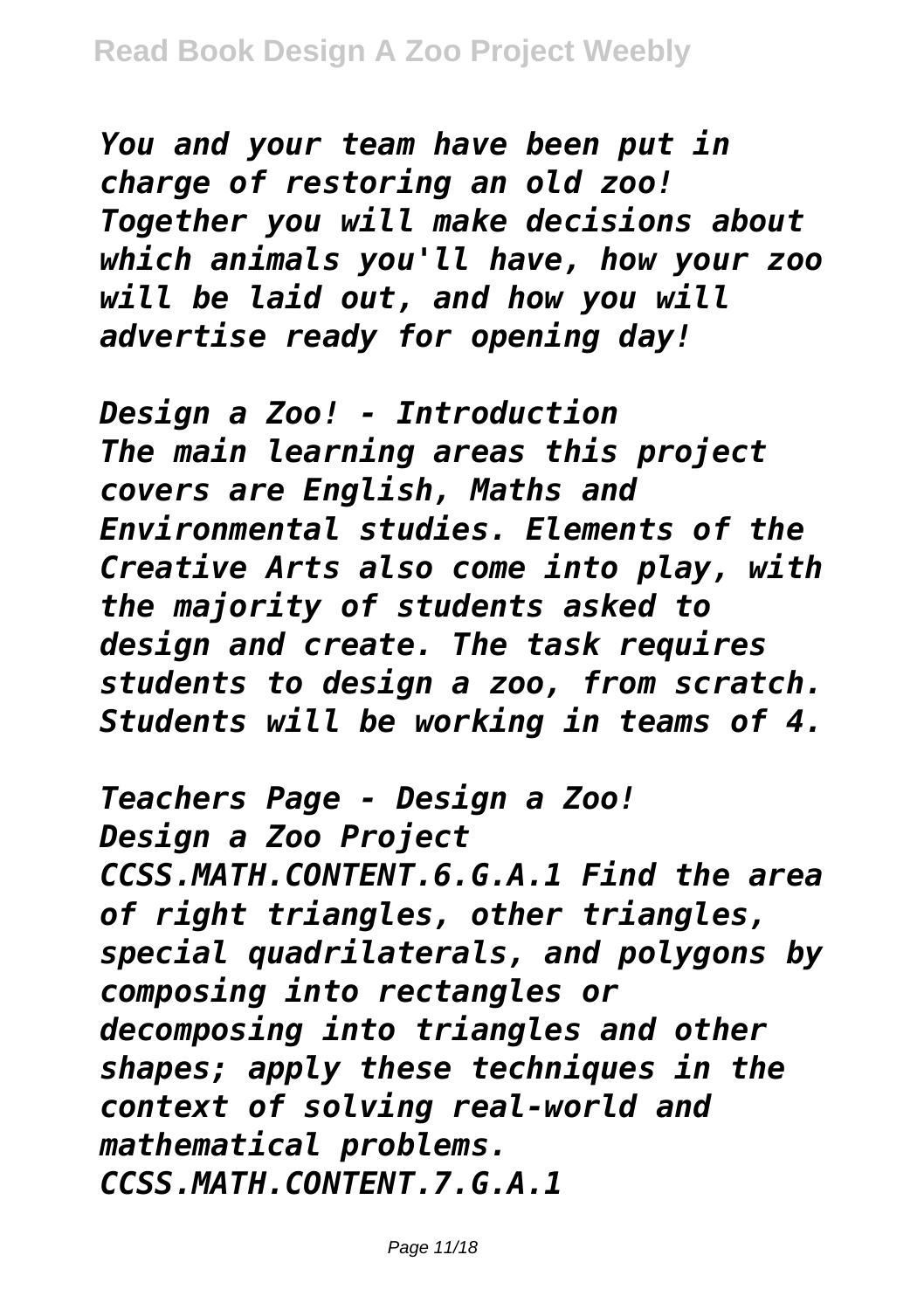*Design a Zoo Project - Weebly Your job will be to design the layout of our zoo! First, you'll need to do some maths. Work out the expected perimeter and area of each enclosure, and use grid paper to cut out each 'enclosure' to scale. Label each with the animal type, perimeter and area.*

*Master Builder - Design a Zoo! Include the animal's name, cost, how many you plan to buy, and the total cost for the animal. You must also have land (\$175,000), restrooms (\$15,500), souvenir stand (\$45,550), and snack bars (\$35,500). Lastly, you will need to design: Map of your zoo. Spreadsheet of your costs. Flyer advertising your zoo.*

*Create a Zoo - Alcova STEM Zoo Project Pick between 6 and 10 animal types from the list below for your zoo Zebra - 12 feet per animal 8 lb/day, \$4. 18/lb. Elephant - 22 feet per animal 24 lb./day, \$12/lb. Duck - 7 feet per animal Mountain Lion - 37 feet per animal 7lb./day, \$5.12/lb. Lion - 29 ...*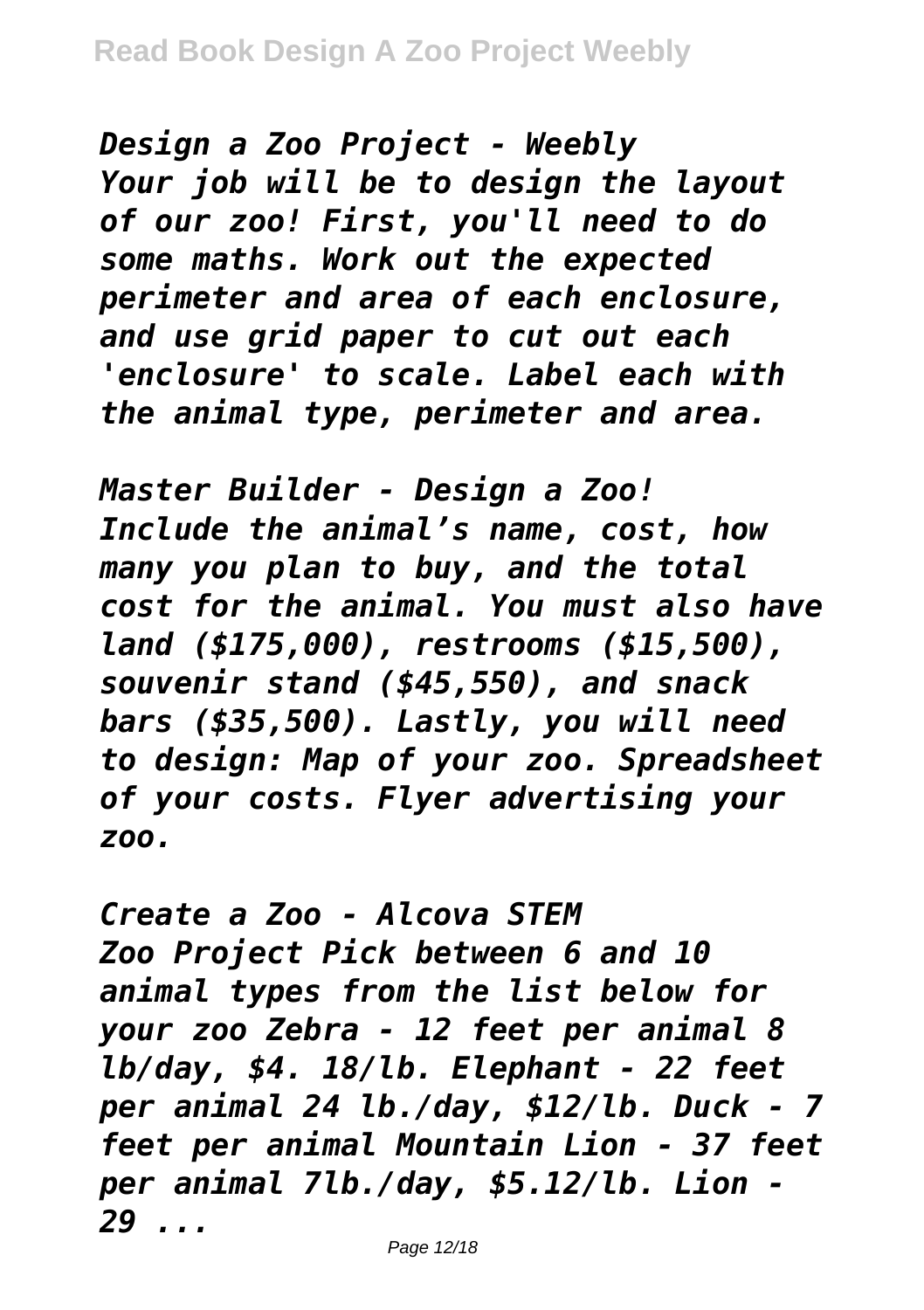*Zoo Project - Johnson Design A Zoo Project Weebly indivisiblesomerville.org Zoo Project Pick between 6 and 10 animal types from the list below for your zoo Zebra - 12 feet per animal 8 lb/day, \$4. 18/lb. Elephant - 22 feet per animal 24 lb./day, \$12/lb. Duck - 7 feet per animal Mountain Lion - 37 feet per animal 7lb./day, \$5.12/lb. Lion - 29 ...*

*Design A Zoo Project Weebly Courtyard Re-Design Project ... Improving Zoo Habitats. Fourth grade students improve the animal habitats at Thompson Park Zoo in Watertown, New York. Middle School Projects Wetland Watchers. Watch this video to learn how a service-learning project in Louisiana can lead student in becoming stewards of the area's fragile wetlands.*

*PBL Videos - pbl101.weebly.com Engage and motivate students as they create and design a zoo using their area and perimeter skills. This project based learning activity (PBL) includes* Page 13/18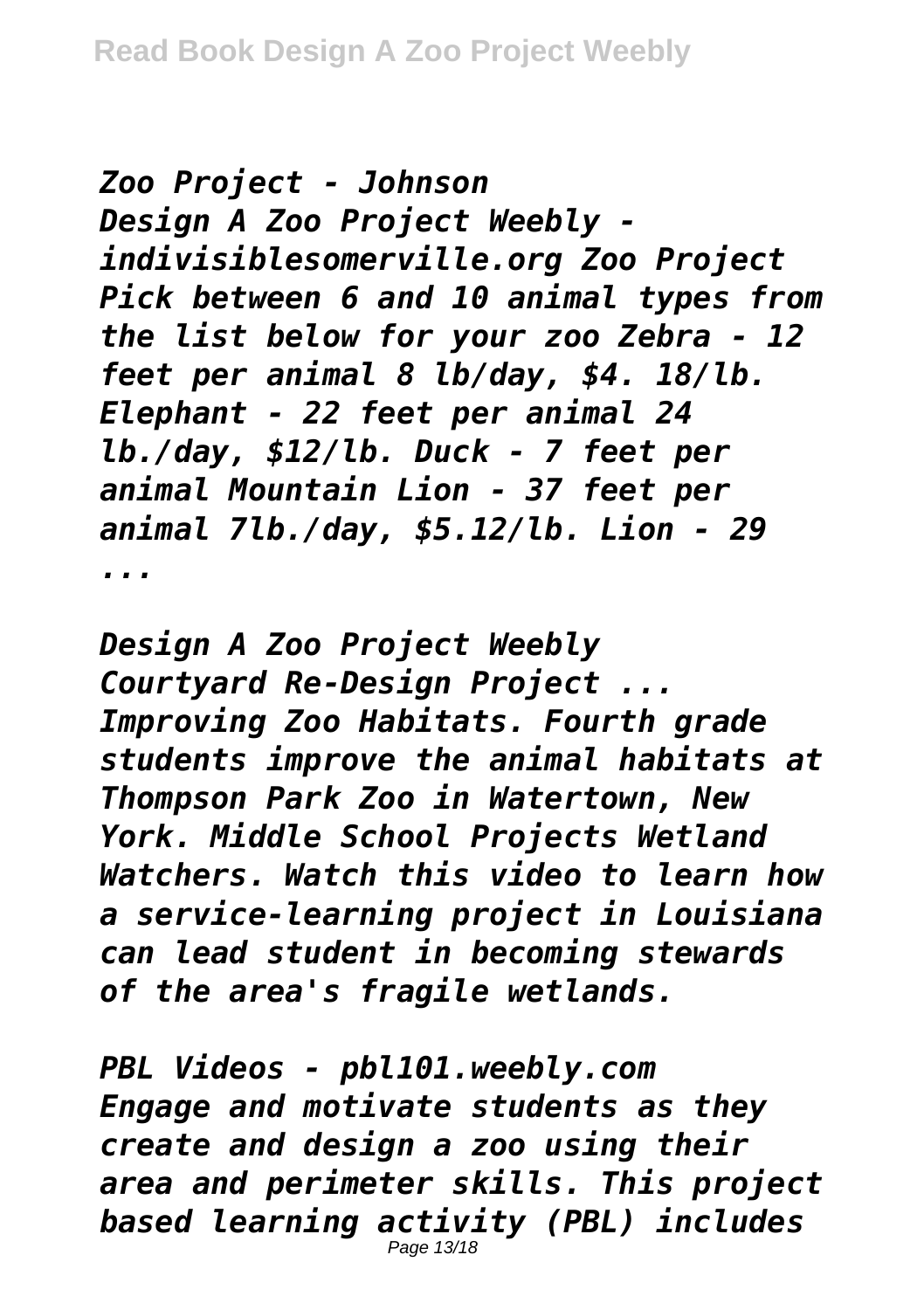*two levels for immediate differentiation, along with extension for early finishers or independent work. This pairs well with a variety of math skills, ELA subjects, and social studies.*

*Construct a Zoo - Area and Perimeter - Project-Based Learning Lyndon Miller & New York Daffodil Project ... Lynden continued her work in public garden design in new York. Bryant Park, The Central Park Zoo, The New York Botanical Garden, Wagner Park in Battery Park City, and Hudson River Park are just some of her designs. The city witnessed the subsequent revitalization of the neighborhoods near the parks.*

*Lyndon Miller & New York Daffodil Project Design a Zoo Project. When you feel that you truly understand area and perimeter, you can work on the Design a Zoo Project. You need to work with a partner on the zoo project. Here are some things to consider when choosing a partner for this. a) It needs to be* Page 14/18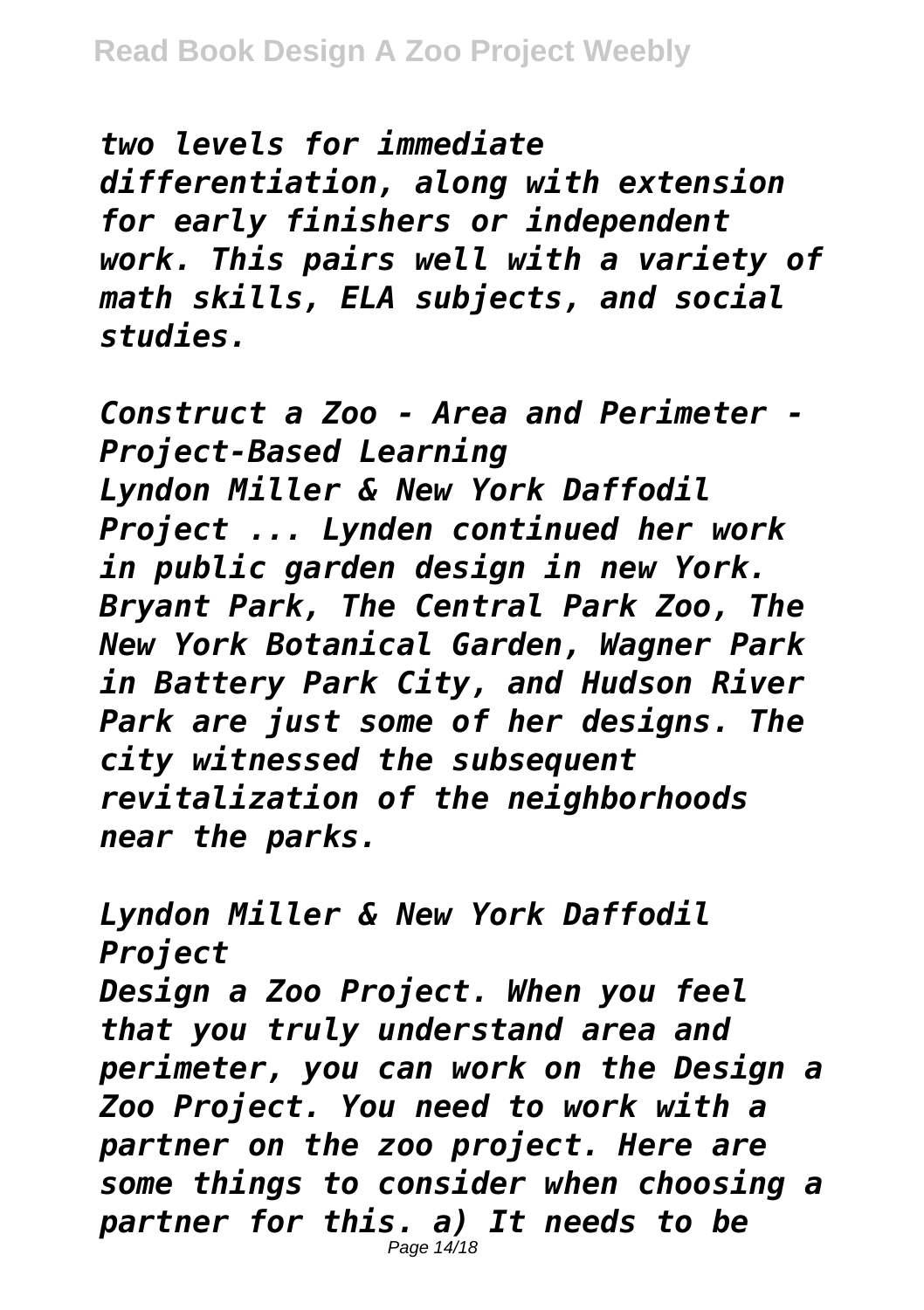*someone working at the same pace as you. If you are struggling, work with.*

*Design a Zoo Project - Geometry Unit Zoo Project. about In our project we created our own zoos. We put in the animals of our choice and made up names for shops and restaurants. We had to create a map, fill out a vocabulary sheet, and do a short write up for each animal in the zoo.*

*Zoo Project - Hailey Pryor The "Zoo Project" was a resource management game played entirely in a series of menu screens. The player needed to manage aspects of a Zoo including staff, ticket cost, enclosures and expenses for animals in order to maintain a profit for their space. If after 360 days the player still had any money left they would win.*

*Zoo Project Game - MATT ZOLFO The skills required for a career as an aquarium designer can be divided into two very important groups. The first is the group containing life skills, which* Page 15/18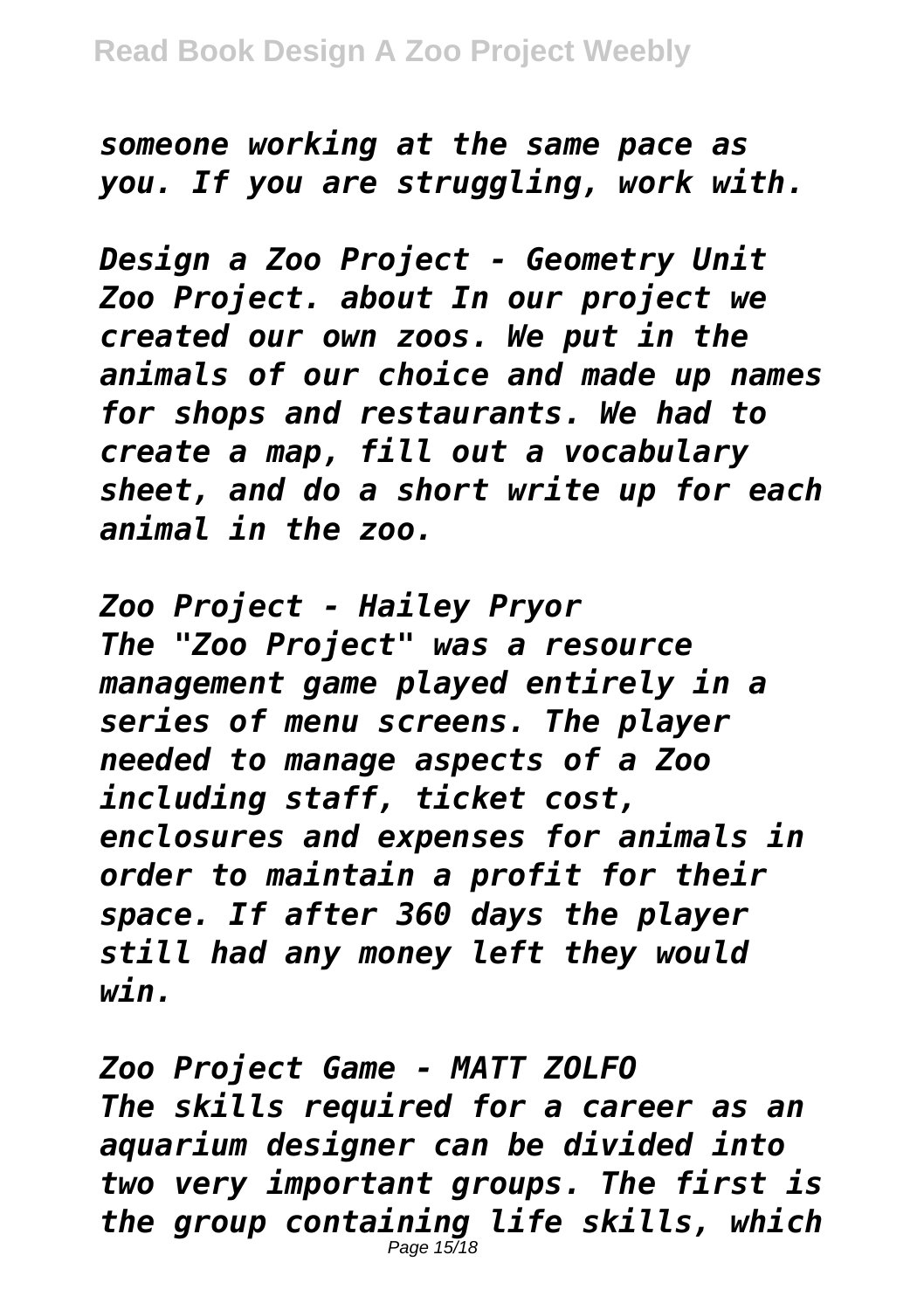*are the core skills that are necessary or desirable for full participation in everyday life. The second group is career skills, or the specific skills required to allow a person to enter and operate effectively within a specific career.*

*Career as an Aquarium Designer - ONE ZOO TREE As this is a project, your teacher will be assessing how well you have met the learning outcomes. Below is the assessment criteria. Now is the time to check over your work and see how well you think you have achieved these things.*

*Evaluation - Design a Zoo! Habitat designers are responsible for designing enclosures or exhibits where wild animals are the key focus as entertainment, education or conservation (zoos, petting zoos, museums, sanctuaries and theme parks). A habitat designer is not the same career as an aquarium designer, or as an enclosure designer. Aquarium designers build aquariums, small or* Page 16/18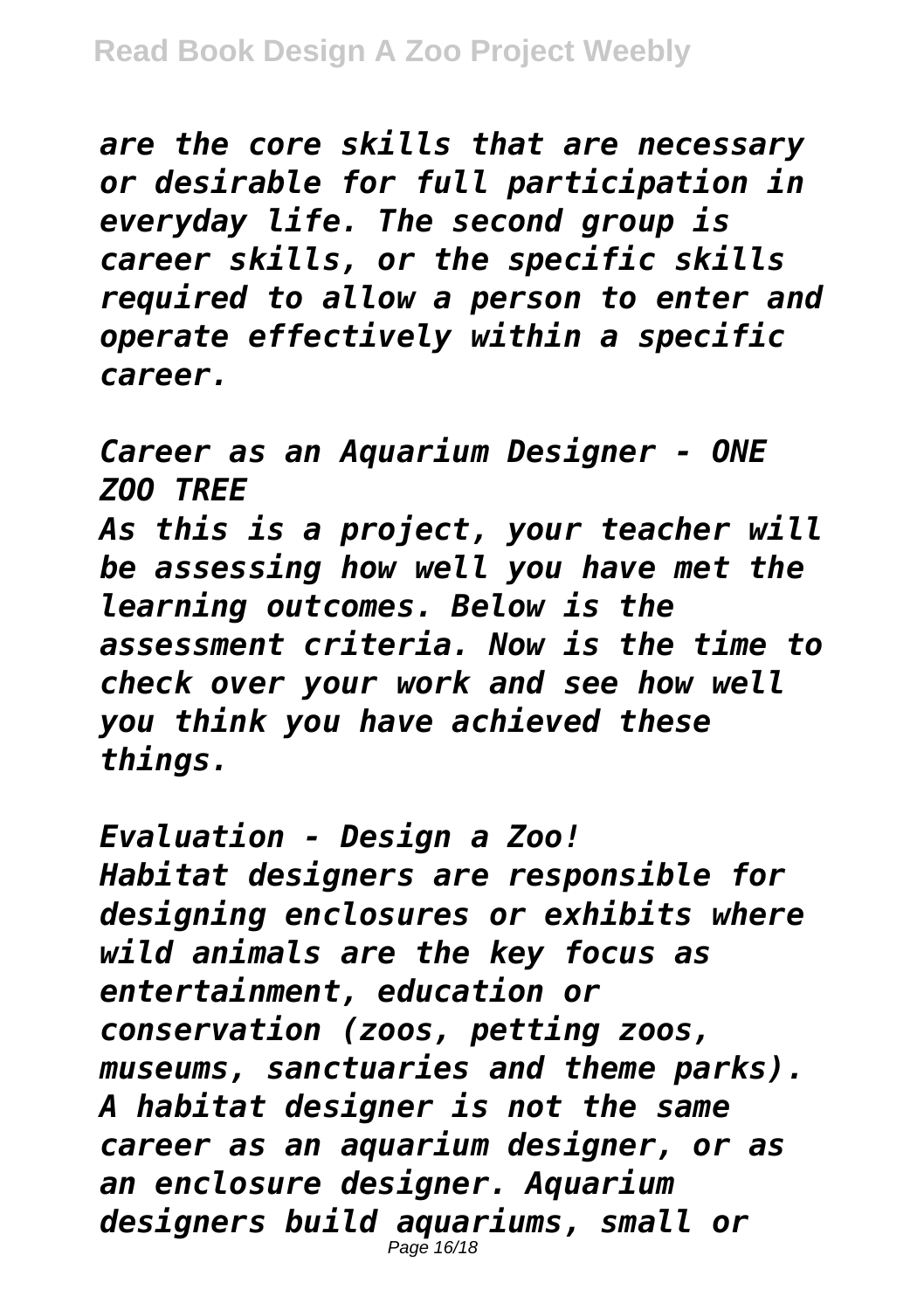*large, for fresh or salt water fish.*

*Career as a Habitat Designer - ONE ZOO TREE*

*Designer | Editor | Marketing Specialist. Hello, my name is Emily. This website serves as an online portfolio of my experience in the graphic design, marketing and gallery industries. You can browse through my work by clicking on the various tabs. Please feel free to contact me if you have an inquiry or project proposal, here: ...*

*EBP Designs - Home*

*The op left design was the voted logo to be used by my team. Pokémon Theme Animal Reveal. This was an early idea I created for the Chester Zoo project, created in After Effects. Life Cycle Test. The use of a phone was to zoom in to the insect and display a fascinating fact about it.*

*Home [sprayinggore.weebly.com] Developing design and architectural solutions, coordinating with consultant disciplines are all projects in which I* Page 17/18